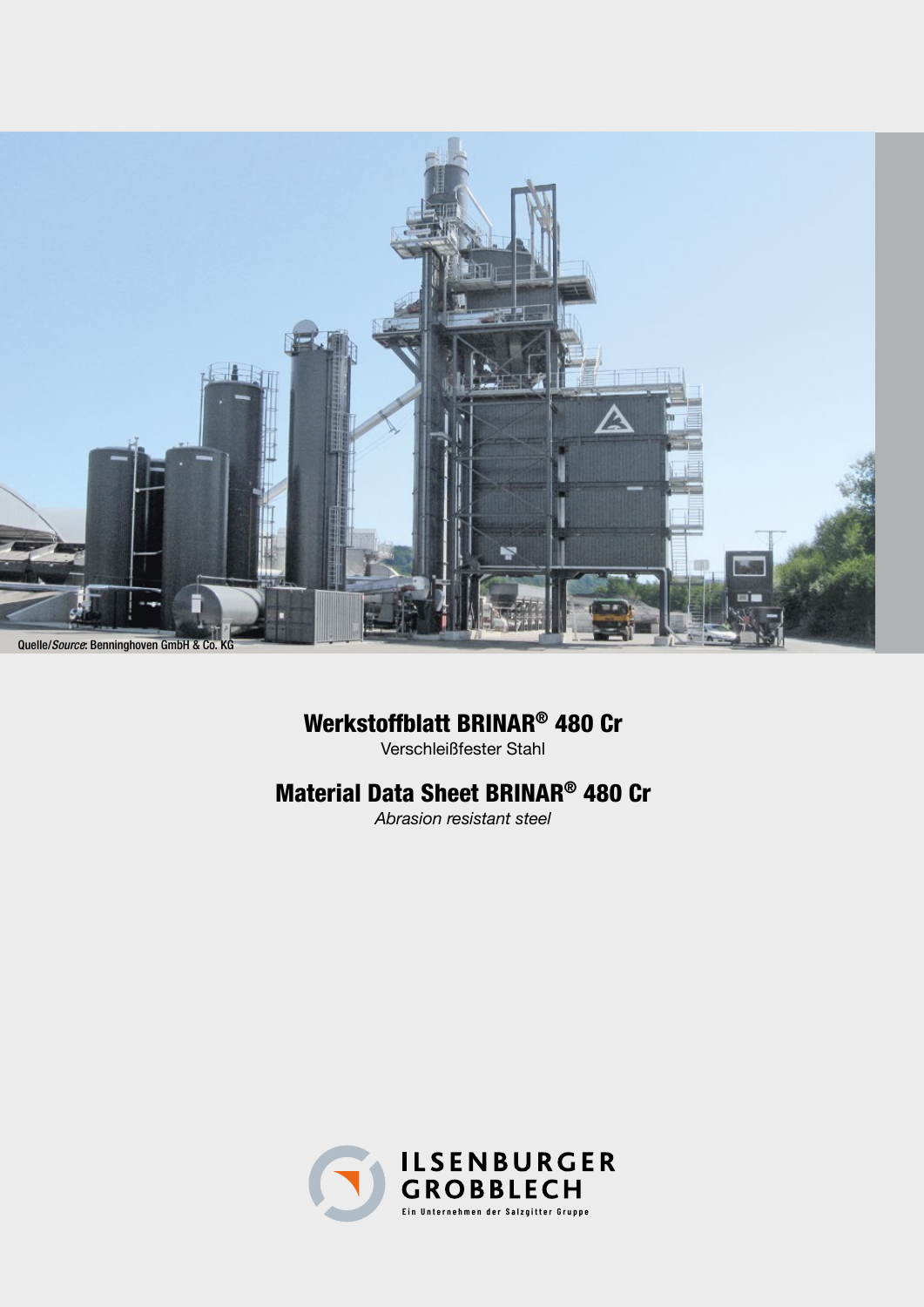## Abrasion resistant steel – BRINAR® 480 Cr

## **Ausgabe 2014**

**Werksbezeichnung** BRINAR® 480 Cr

**Werkstoffnummer** 1.8703

**Lieferzustand** vergütet

**Lieferbare Abmessungen**

gemäß Lieferprogramm Dicken  $6 \leq 25$  mm Andere Abmessungen auf Anfrage.

## **Chemische Zusammensetzung (Schmelzanalyse in %)** *Chemical composition (Heat analysis in %)*

|      |           |     | Mn |       |       | u | Ni | . . | Mo  |
|------|-----------|-----|----|-------|-------|---|----|-----|-----|
| max. | <b>U.</b> | v.u | .  | 0,015 | 0,005 |   | ن. | u.  | U,6 |

Zusätzlich: V oder/und Nb.

Wir behalten uns vor, die chemische Zusammensetzung zu ändern.

## **Mechanische Eigenschaften** *Mechanical properties*

| <b>Typische Werte / Typical values</b> |                           |                            |                                  |                                 |
|----------------------------------------|---------------------------|----------------------------|----------------------------------|---------------------------------|
| Härte*                                 | <b>Streckgrenze Rp0,2</b> | <b>Zugfestigkeit Rm</b>    | Kerbschlagenergie                | <b>Bruchdehnung A5</b>          |
| Hardness*                              | <b>Yield point Rp0,2</b>  | <b>Tensile strength Rm</b> | Impact energy at $-20^{\circ}$ C | <b>Elongation at rupture A5</b> |
| HB                                     | MPa                       | MPa                        |                                  | %                               |
| > 370                                  | 900                       | 1200                       | 27                               |                                 |

\* Im Dickenbereich ≥ 20 mm < 25 mm können die Härtewerte um bis zu 20 HB unterschritten werden.

## **Prüfumfang**

Je Schmelze eine Härteprüfung

## **Besonderheiten**

Das Legieren des Brinar 480 Cr mit den Sonderkarbidbildnern Chrom und Molybdän sowie die Stabilisierung mit Hilfe des Mikrolegierungselementes Titan führt zu einem besonders verschleißbeständigem Gefüge, welches auch nach einer Temperaturbeanspruchung von bis zu 500°C einen hohen Widerstand gegen abrasive Beanspruchung aufweist und sich damit deutlich von den konventionell wasservergüteten Verschleißstählen der 400er Klasse unterscheidet (siehe Abb. 1).

## *Number of tests*

*One hardness test per heat* 

 $*$  In the plate thicknesses  $\geq 20$  mm  $<$  25 mm the hardness may be lower by up to 20 HB.

## *Remarks*

*Alloying of Brinar 480 Cr with hard carbide forming chromium and molybdenum together with the stabilization by means of the micro-alloying element Ti leads to a particularly wear-resistant microstructure. Even after a thermal stress of up to 500°C it has a high resistance to abrasive wear. Thus is clearly different from the conventional water-quenched steels of wear class 400 (see Fig. 1).*

## *Edition 2014*

*Works designation BRINAR® 480 Cr*

## *Material number* 1.8703

*Condition of delivery quenched and self tempered*

*Dimensions*

In addition: V or/and Nb.

*acc. to delivery program thickness 6 ≤ 25 mm Other dimensions available on request.*

We reserve the right to change the chemical composition.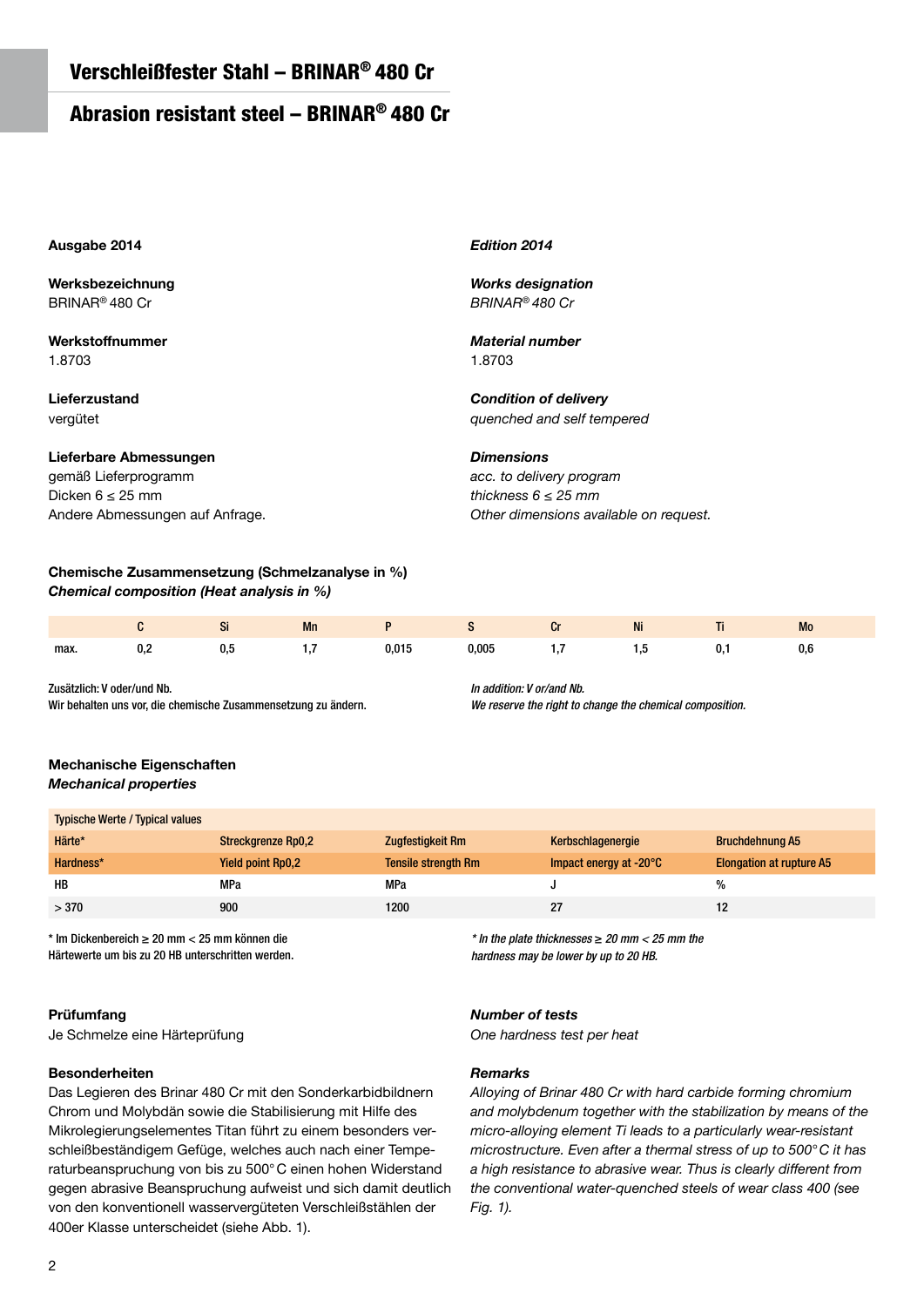

 Abb. 1: Härte in Abhängigkeit der Wärmebehandlung Fig. 1: Hardness in relation to heat treatment

## **Verarbeitung**

#### **Kaltumformung**

Der Stahl ist unter Einhaltung eines Biegeradius > 3 - 6-mal Blechdicke längs und > 3 - 5-mal Blechdicke quer zur Walzrichtung kalt verformbar. Die Matrizenbreite für einen Biegewinkel von 90° sollte bei > 10 - 12-mal Blechdicke liegen. Beim Runden mit Drei-Punkt-Biegewalzen sollte ein Walzenabstand von ca. 30-mal Blechdicke eingehalten werden. Die Oberflächen müssen riefenfrei sein, Grat muss entfernt werden. Empfohlen wird das Schmieren der Matrizen und/oder ein Biegen in mehreren Schritten.

## **Warmumformung**

Der Stahl ist ohne zusätzliche Wärmebehandlung bei bis zu 500°C warmumformbar. Dabei sind im Vergleich zur Kaltumformung geringere Radien darstellbar.

#### **Spanende Bearbeitung**

Bohren mit Schnellarbeitsstählen HSSCO. Fräsen mit HM-Werkzeugen mit negativem Spanwinkel. Schmierung mit Emulsion. Die Schneidparameter sollten den Materialeigenschaften angepasst sein.

#### **Trennen**

Wasserstrahl-, Plasma- und Laserschneiden werden aufgrund der geringen Wärmeeinbringung an den Schnittkanten empfohlen, Brennschneiden ist ebenfalls möglich.

Bei thermischen Trennverfahren sollte eine Werkstofftemperatur von 15°C nicht unterschritten werden. Bei Blechdicken größer 15 mm ist auf mindestens 100°C vorzuwärmen.

## *Processing*

#### *Cold-forming*

*The steel is suitable for cold-forming adhering to a bending radius of > 3 – 6 times plate thickness longitudinal and > 3 - 5 times plate thickness transverse to rolling direction. The matrix width for a bending radius of 90° should be > 10 – 12 times plate thickness. A roller spacing of abt. 30 times plate thickness should be observed during circular form bending with threepoint bending rolls. The surfaces must be free from grooves, burrs must be removed. Lubrication of the matrix width and/or bending in multiple stages is recommended.*

## *Hot-forming*

*The steel is suitable for hot-forming without any additional heat treatment at up to 500°C. In this case, smaller radii are possible to reach in comparison to cold forming.*

#### *Machining*

*Drilling with high-speed steels HSSCO.* 

*Milling with carbide tools with negative cutting angle. Lubrication with soluble oil emulsion. The cutting parameters should be chosen according to the material properties.*

## *Cutting*

*Waterjet, plasma and laser cutting are recommended due to the low heat input, flame cutting is possible anyway.*

*In the case of thermal cutting processes a material temperature of minimum 15°C should be maintained. For plate thicknesses above 15 mm must be preheated to at least 100°C.*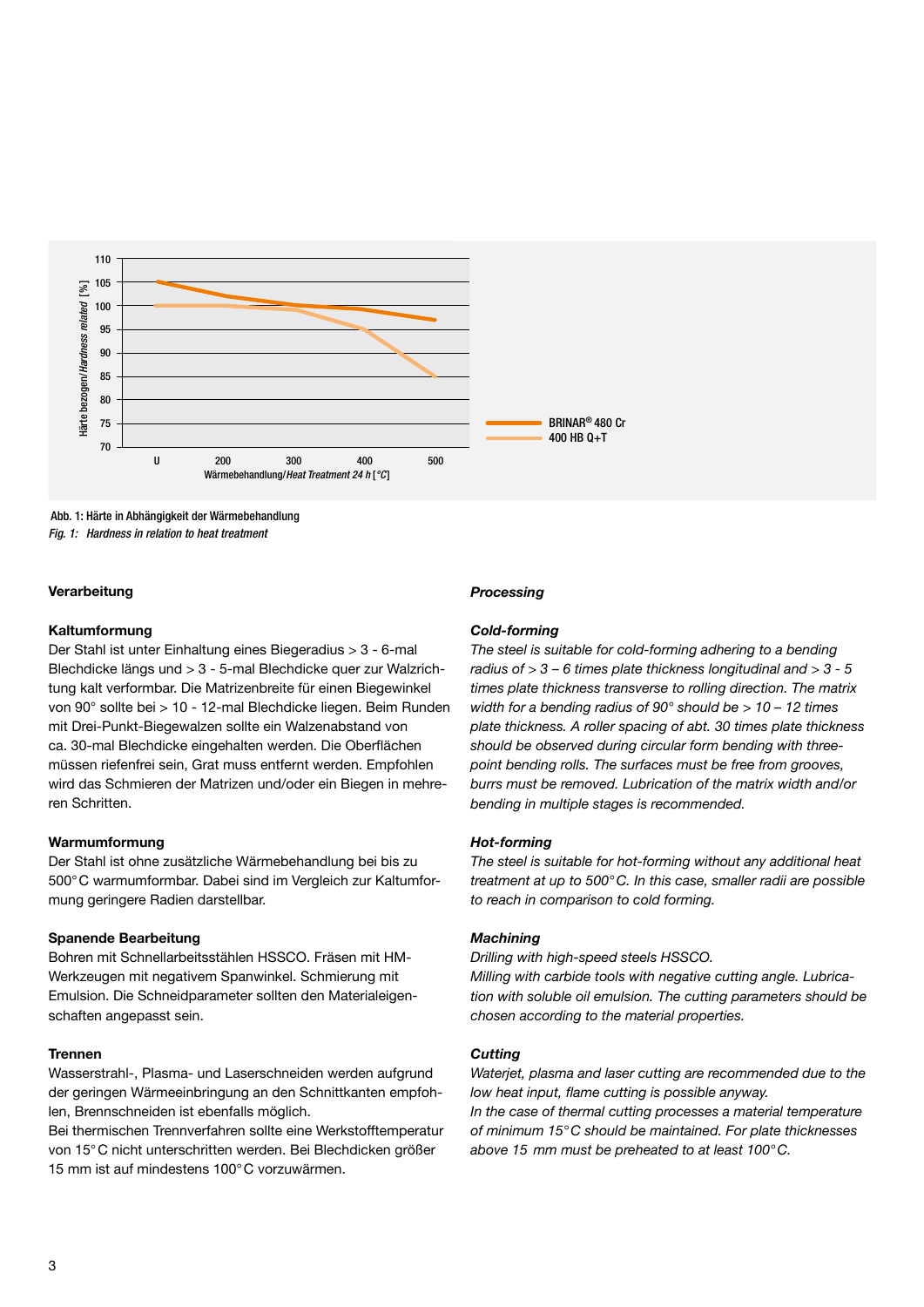# Abrasion resistant steel – BRINAR® 480 Cr

## **Schweißen**

Der Stahl ist grundsätzlich für alle bekannten Schweißverfahren geeignet. Die Werkstofftemperatur sollte beim Schweißen mindestens 15°C betragen. Darüber hinaus wird empfohlen, unter Beachtung z.B. des Schweißprozesses, der kombinierten Blechdicke, des Eigenspannungszustands der Konstruktion, der Streckenenergie und des Wasserstoffgehalts des Schweißguts, vorzuwärmen. Die notwendigen Vorwärm- und Zwischenlagentemperaturen ergeben sich in Anlehnung an die entsprechenden Regelwerke wie z.B. SEW 088 und EN 1011-2.

Der Eigenspannungszustand der Konstruktion sollte durch eine geeignete Schweißfolge optimiert werden. Besondere Sorgfalt ist bezüglich der Wasserstoffaufnahme notwendig. Die Umgebung der Schweißung sollte also frei von Verschmutzungen und Feuchtigkeit sein. Zur Verminderung der Kaltrissgefahr empfiehlt sich auch eine direkt folgende Nachwärmung aus der Schweißwärme über 2 h bei 300 bis 400°C.

## **Schweißzusatzwerkstoffe**

Es sind allgemein Schweißzusätze der gewünschten Festikeitsklasse, welche ein verformbares, zähes Schweißgut bilden, z.B. basisch umhüllte Elektroden, zu wählen. Die Werkstoffe sollten einen möglichst niedrigen Wasserstoffgehalt aufweisen, die Trocknungs- und Verarbeitungshinweise der jeweiligen Hersteller sind zu beachten.

Bei Verschleißbeanspruchung der Naht ist der entsprechende Bereich mit geeigneten Zusätzen aufzubauen.

## **Weiteres**

Diese Güte wurde mit dem Ziel geringerer CO<sub>2</sub> Emissionen während der Herstellung entwickelt. Das Ziel wird durch die Einsparung von Wärmebehandlungsschritten erreicht, bei gleichzeitig erhöhter Anwendungsperformance.

## *Welding*

*The steel is basically suitable for all known welding methods. The material temperature should be at least 15°C during welding. Preheating is recommended under consideration of the welding process, the combined plate thickness, the residual stress state of the structure, the energy input per unit length, the hydrogen content of the weld metal and so on. The required preheat and interpass temperatures have to be calculated in accordance with the relevant regulations such as SEW 088 and EN 1011-2.*

*The residual stress state of the structure should be optimized by a suitable welding sequence. Special care with respect to the hydrogen content is necessary. The area surrounding the weld should therefore be free of dirt and moisture. A directly following post weld heat treatment of about 2 h at 300 to 400°C is recommended to reduce the risk of cold cracking.*

## *Welding consumables*

*Choose in general welding consumables of the desired strength class, which form malleable, ductile weld metal, e.g. basic coated electrodes. The materials should be low in hydrogen content. Follow the drying and processing instructions of the manufacturers instructions.* 

*In case of wear stress on the seam the corresponding region can be hardsurfaced with suitable consumable materials.*

## *Additional information*

*This grade has been developed in order to reduce CO2 emissions during manufacturing. This objective wil be achieved by saving heat treatment steps, with a simultaneously increased application performance.*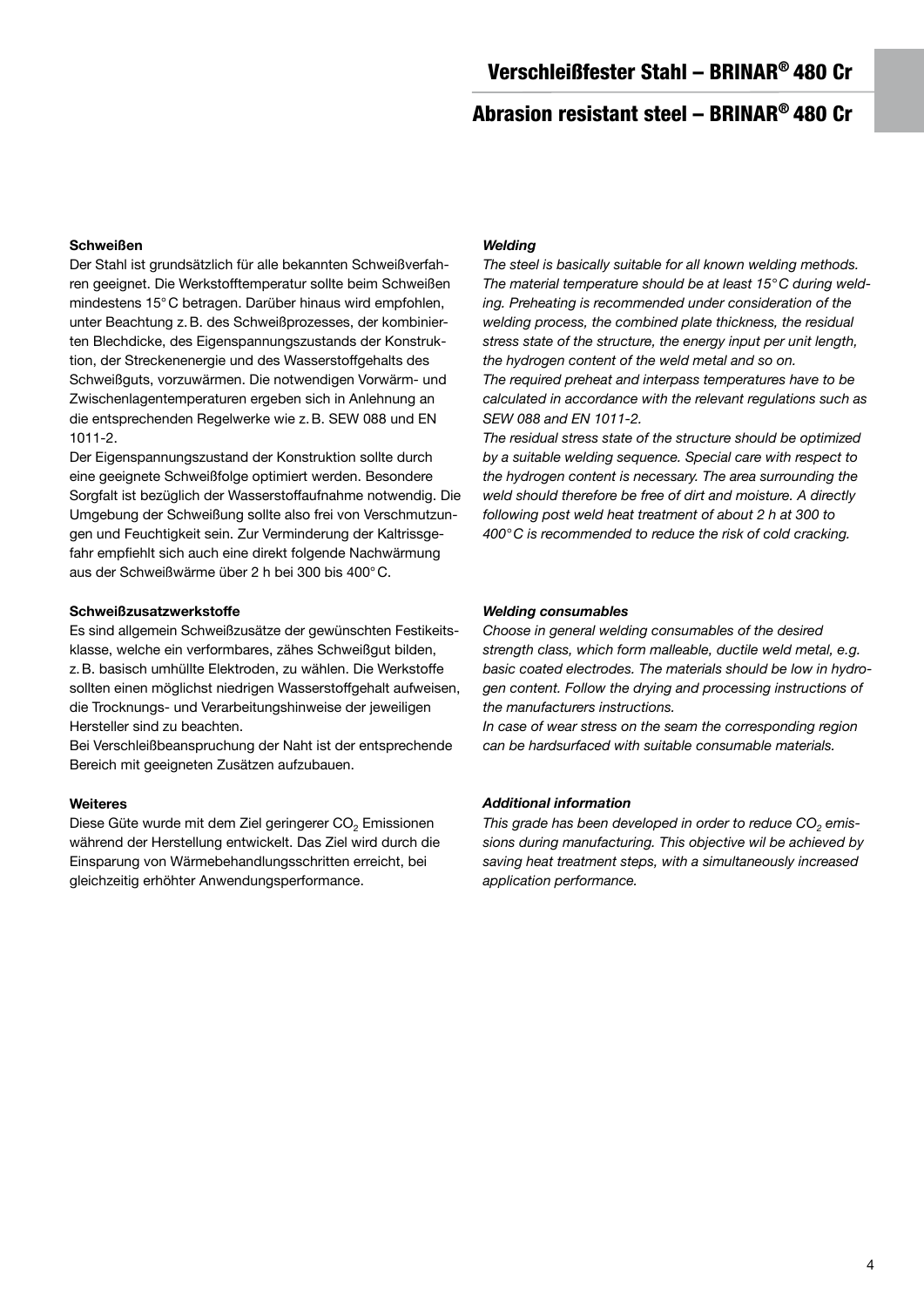Abrasion resistant steel – BRINAR® 480 Cr